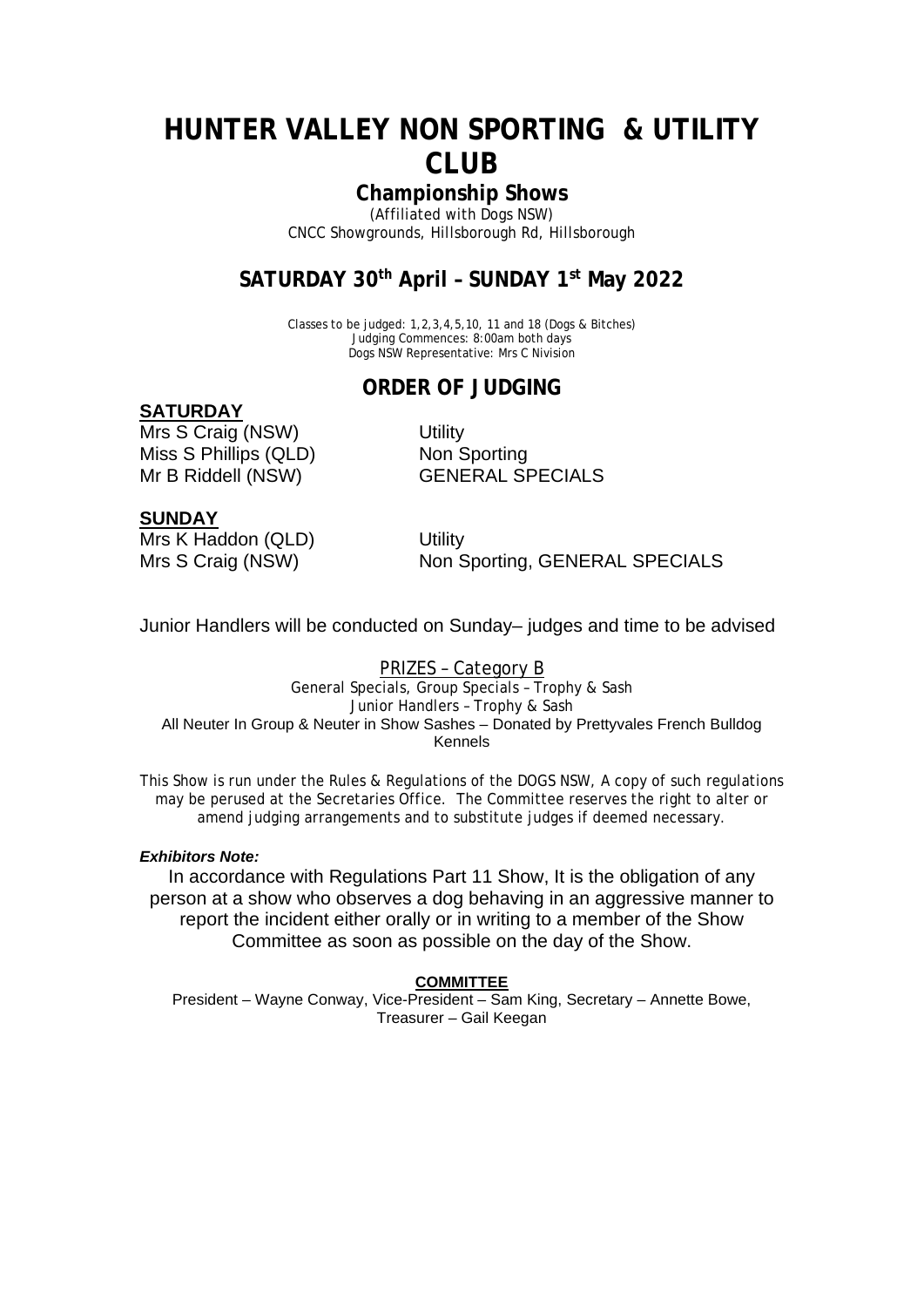### Group 6 - Utility Group

|                  | $\sim$ - $\sim$ - $\sim$              |                                           |                                                                                                                        |
|------------------|---------------------------------------|-------------------------------------------|------------------------------------------------------------------------------------------------------------------------|
|                  |                                       | SAT Ms Sandra Craig (NSW)                 |                                                                                                                        |
|                  |                                       | SUN Mrs Kim Haddon (QLD)                  |                                                                                                                        |
| 1                | Class 2 - Minor Puppy Dog             | <b>Bernese Mountain Dog</b>               | Heidi Emanouel: BERNPAWS THOR 2100569386 10-08-                                                                        |
|                  | (Imp Swe)                             |                                           | X SUN 2021: Branbern Composed By Chopin - Swissmade Humlan                                                             |
|                  | Class 4 - Junior Dog                  |                                           |                                                                                                                        |
| 2<br>SAT         | Once Upon A Time                      |                                           | Mrs M Murray: GRANDESSA CASANOVA 2100552947 18-<br>x 11-2020: Ch Canovali Hard River (Imp Pol) - Ch Branbern           |
|                  | <b>Class 10 - Australian Bred Dog</b> |                                           |                                                                                                                        |
| 3<br>SAT         | Dreamer                               |                                           | Mrs M Murray: CH BRANBERN RUBIKS CUBE 2100468807<br>x 31-12-2016: Branbern Dark Jule - Ch Branbern Dark                |
| SAT Ch           | Pts                                   | Res                                       |                                                                                                                        |
|                  | SUN Ch                                | Pts                                       | Res                                                                                                                    |
|                  | Class 11a - Open Bitch                |                                           |                                                                                                                        |
| 4                | Azzabern Leading Lady                 |                                           | G. Revell & M. Eslick: CH. AZZABERN DIAMOND IN THE<br>SAT SUN ROUGH 2100452081 28-04-2016: Gr. Ch. Bernation Niko -    |
| SAT Ch           |                                       | <b>Pts</b>                                |                                                                                                                        |
| SUN<br>Ch        | Pts                                   |                                           |                                                                                                                        |
| SAT BOB          | Pts                                   |                                           | R/Up                                                                                                                   |
| SUN<br>BOB       |                                       | <b>Pts</b>                                | R/Up <b>R</b>                                                                                                          |
|                  |                                       | <b>Boxer</b>                              |                                                                                                                        |
|                  | Class 1 - Baby Puppy Dog              |                                           |                                                                                                                        |
| 5 —<br>SAT<br>X. | Angel                                 |                                           | Mrs S Crooks: TYEANBO BENNIE N THE JETS 3100444801<br>26-01-2022: Ch Tyeanbo Rocket Man - Tyeanbo Kissed By An         |
|                  | Class 5 - Intermediate Dog            |                                           |                                                                                                                        |
| 6 —              | Ozstock - Boxamore In Vogue           |                                           | Mr G & Mrs S Langley: BOXAMORE ON BROADWAY<br>SAT x 2100543618 18-06-2020: Ch Redbush Double Back At                   |
|                  | Class 10 - Australian Bred Dog        |                                           |                                                                                                                        |
| 7                | Verdict                               |                                           | Mr Conway W: CH SAXONEE STRIKE ZONE 4100298118 26-<br>SAT SUN 10-2017: Ch Boxvalve Will I Am - Ch Keljamar Heres The   |
| SAT Ch           | $\rule{1em}{0.15mm}$ Pts              | Res                                       |                                                                                                                        |
|                  |                                       |                                           |                                                                                                                        |
|                  | Class 2a - Minor Puppy Bitch          |                                           |                                                                                                                        |
| 8                | Belladonna                            |                                           | BN & DM Lawson: KIRRAVINDEE LUV N HEART 2100575005<br>SAT SUN 30-10-2021: Kirravindee Rum Rebellion - Ch Laykoda Lady  |
|                  | Class 3a - Puppy Bitch                |                                           |                                                                                                                        |
| 9                |                                       | Aust. Ch. Nija Colour Mehappy With Tell D | MRS.L.HETHERINGTON: NIJA HAPPYAS A LARK WITH TELL D<br>SAT SUN (AI) 2100565569 19-05-2021: Aust. Ch. Tyeanbo Gee Tee - |
|                  | Class 5a - Intermediate Bitch         |                                           |                                                                                                                        |
| 10<br>x          | Red                                   |                                           | Conway W: PORTSIDE TRICK OR TREAT 2100554091 29-10-<br>SUN 2020: Ch Saxonee Strike Zone - Ch Ivyviolet Flashdance In   |
|                  |                                       |                                           |                                                                                                                        |

#### **Class 11a - Open Bitch**

- 11 Mr Conway W: **CH IVYVIOLET FLASHDANCE IN RED**
- 2100475941 17-04-2017: Ivyviolet Jorjia Red My Mind SAT SUN Scriggoslabs Ivy Ultraviolet
- 12 Mr G & Mrs S Langley: **SUP. CH BOXAMORE LEADING LADY** SAT x 2100472518 18-02-2017: Ch Boxamore Nicholas Nickelby -
	- Ch Norwilbeck Star Review (Imp Uk)

| SAT Ch |         | Pts | Res  |  |
|--------|---------|-----|------|--|
| SUN Ch |         | Pts | Res  |  |
|        | SAT BOB | Pts | R/Up |  |

**SUN** BOB Pts Pts R/Up

#### **Bullmastiff**

#### **Class 11 - Open Dog**

#### 13 R. Dalglish: **NZ CH. GAMEGUARD WICKED WAYS (IMP NZ)**

- SAT x 2100514697 13-02-2019: Aust Ch. Gameguard Power Of
- One (Ai) Nz Ch. Aust Ch. Brookpark Yukon Reflection

#### **SAT** Ch Pts

#### **Class 10a - Australian Bred Bitch**

- 14 Brooke Turner & Glenn Sparham: **AUST CH. GAMEGUARD**
- **INNUENDO** 2100514695 13-02-2019: Aust Ch. Gameguard Power Of One (Ai) - Aist Ch. Nz Ch Brookpark Yukon Reflection (Imp Nz) SAT X

**SAT** Ch Pts

**SAT** BOB Pts R/Up

#### Dobermann

#### **Class 2a - Minor Puppy Bitch**

- 15 Scott & Sharon Norman: **INDPAC BLACK SUEDE** 2100572549
- SAT SUN 04-10-2021: Ch Indpac Farenheight (Ai) Ccd.Cd.Ra Ch Indpac Harmony

#### **Class 3a - Puppy Bitch**

- 16 Scott & Sharon Norman: **CH HALRUSC ELEKTRIC RED**
- 2100567831 19-06-2021: Ch Indpac Farenheight (Ai) SAT SUN Ccd.Cd.Ra - Tagjager Red Elektra

| SAT BOB-Ch | <b>Pts</b> | R/Up-Res |  |
|------------|------------|----------|--|
|            |            |          |  |

#### **SUN** BOB-Ch Pts R/Up-Res

17 Doug Burt: **MODAVAM BIG BANG** 4100342862 25-09-2020:

#### German Pinscher

#### **Class 1 - Baby Puppy Dog**

18 Victoria Lipscombe: **KAITLER ROCKETEER (AI)** 2100576818

SAT SUN 02-01-2022: Dark Angels Lost And Found (Deu) - Kaitler Cha Cha With Daveren (Iid)

#### **Class 10 - Australian Bred Dog**

- 19 Miss C Mainey: **AUST CH MASTERKARN MADE BY DESIGN** 4100299052 26-10-2017: Angelsun All Fired Up - Masterkarn SAT SUN Original Temptation
- **SAT** Ch Pts
- **SUN** Ch Pts

#### **Class 11a - Open Bitch**

20 Miss C Mainey: **CH PIRATEPOINT HELMI AARRE (IID FIN)** SAT SUN 2100474336 12-03-2017: Sanny Monkey Inspiration For

Dogiwogin (Imp Fin) - Dogiwogin Raksu (Imp Fin)

- **SAT** Ch Pts
- **SUN** Ch Pts
- **SAT** BOB <u>\_\_\_\_\_\_\_\_\_\_\_\_</u> Pts \_\_\_\_\_\_\_\_\_\_\_ R/Up

**SUN** BOB Pts Pts R/Up

Dogue de Bordeaux

### **Class 5a - Intermediate Bitch**

SAT x Ch. Modavam I Am Oolloo - Modavam Irish Gypsy

**SAT** BOB-Ch Pts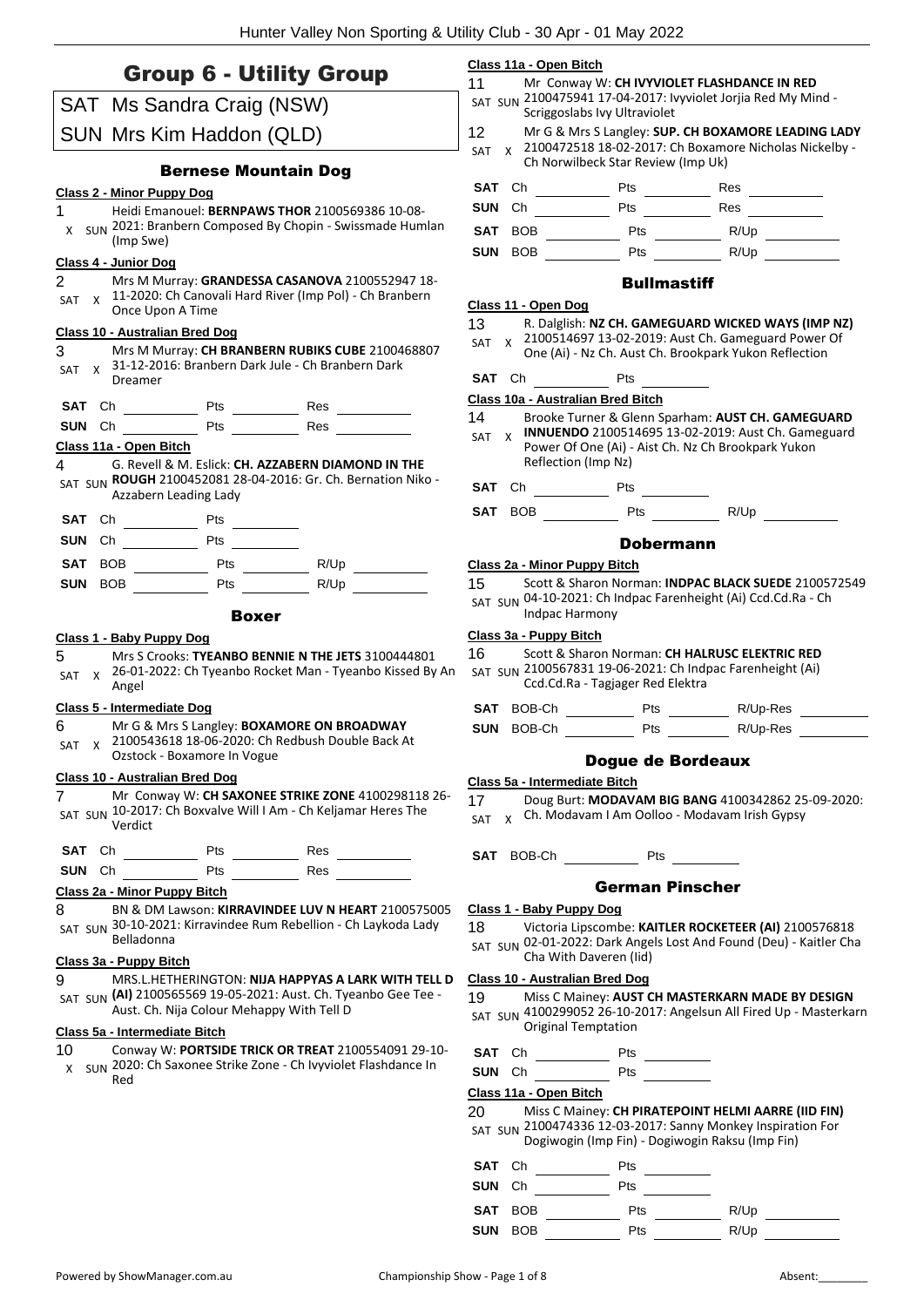|                 | Class 18 - Neuter Dog             |                              |                                                                                                                      |
|-----------------|-----------------------------------|------------------------------|----------------------------------------------------------------------------------------------------------------------|
| 21              | Raksu (Imp Fin)                   |                              | Miss C Mainey: CH PIRATEPOINT FAT BOY HARLEY<br>SAT SUN 2100485447 23-11-2017: Erandobe Tarus Bulla - Dogiwogin      |
|                 | SAT BNOB                          | Pts                          | R/Up-Res                                                                                                             |
| SUN             | <b>BNOB</b>                       | Pts                          | R/Up-Res                                                                                                             |
|                 |                                   | <b>Mastiff</b>               |                                                                                                                      |
|                 | Class 4 - Junior Dog              |                              |                                                                                                                      |
| 22              |                                   |                              | L & A Docherty: CHARVANNAH STREET OUTLAW<br>SAT SUN 2100561664 10-03-2021: Mastdoch Odin Of Asgard -                 |
|                 |                                   | <b>Mastdoch Twinkle Toes</b> |                                                                                                                      |
|                 | <b>Class 5 - Intermediate Dog</b> |                              |                                                                                                                      |
|                 | <b>Twinkle Toes</b>               |                              | A Docherty: CH. CHARVANNAH ROYAL BLING 2100543331<br>SAT SUN 19-07-2020: Gr Ch. Mastdoch Unlucky For Some - Mastdoch |
| SAT             | Ch                                | Pts                          | Res                                                                                                                  |
| SUN Ch          |                                   | Pts                          | Res                                                                                                                  |
|                 | Class 2a - Minor Puppy Bitch      |                              |                                                                                                                      |
|                 |                                   | Mastdoch Forever Autumn      | Ms V Ross& Mrs A Docherty: CHARVANNAH SNOW QUEEN<br>SAT SUN 2100572729 29-09-2021: Ch Charvannah Royal Bling - Ch    |
| SAT             | Ch                                | <b>Pts</b>                   |                                                                                                                      |
| <b>SUN</b>      | Ch                                | Pts                          |                                                                                                                      |
| 23<br>24<br>SAT | <b>BOB</b>                        | Pts                          | R/Up                                                                                                                 |

#### **Class 4 - Junior Dog**

25 B C Chapman: **SEADALE DAY DREAM BELIEVER** 3100422894 SAT SUN 20-12-2020: Ch Yesallaw Just Do It At Paddlepaws - Seadale Charged With Dreaming

#### **Class 11 - Open Dog**

#### 26 Robyn Nagle: **SUPREME CHAMPION NEWFCASTLE WAR**

SAT SUN **PARTY** 2100502238 13-07-2018: Ch. Planhaven How High The Moon - Ch. Newfcastle My Muse

| SAT Ch | Pts | Res |
|--------|-----|-----|
| SUN Ch | Pts | Res |

#### **Class 3a - Puppy Bitch**

27 Robyn Nagle: **NEWFCASTLE KEEPSAKE (AI)** 2100565351 24- SAT SUN 05-2021: Sup Ch Sweet Riverdance Digsupgold (Imp Bel) -Sup Ch Newfcastle My Muse

#### **Class 10a - Australian Bred Bitch**

#### 28 Janelle Wallace: **CH NEWFLABEL BLACK DIAMOND**

2100493704 05-03-2018: Ch Kietabear Forest Myth (Imp Uk) SAT SUN - Grand Ch Newflabel Straight Fromtheart

| SAT Ch     |         | Pts | Res  |  |
|------------|---------|-----|------|--|
| SUN Ch     |         | Pts | Res  |  |
|            | SAT BOB | Pts | R/Up |  |
| <b>SUN</b> | BOB     | Pts | R/Up |  |

#### **Class 18a - Neuter Bitch**

- 29 Janelle Wallace: **CH NEUTER GRAND CH NEWFCASTLE THE**  SAT SUN **MAGIC BEGINS** 2100370686 14-09-2012: Ch Deep Love French Eiffel At Paddlepaws - Grand Ch Newfcastle Black Label
- 30 Robyn Nagle: **NEWFCASTLE MY MUSE** 2100455708 09-06- SAT SUN 2016: Sup Ch Newfcastle Devilgate Drive - Ch Newfcastle Ualways Had The Power

| SAT BNOB        | <b>Pts</b> | R/Up-Res |  |
|-----------------|------------|----------|--|
| <b>SUN BNOB</b> | <b>Pts</b> | R/Up-Res |  |

### Pyrenean Mountain Dog

#### **Class 4 - Junior Dog**

31 Amanda Taylor: **TARAM PROTECTOR OFTHEREALM** 2100560515 26-12-2020: Pyrbijour Mystic Rising - Taram SAT SUN Princess Lola

| SAT Ch<br>Pts |
|---------------|
|---------------|

| <b>SUN</b> Ch | Pts |
|---------------|-----|
|               |     |

#### **Class 2a - Minor Puppy Bitch**

32 D NUREDINI: **PYRBIJOUR THORN IN MY SIDE** 3100441225

SAT SUN 24-08-2021: Pyrbijour Mystic Rising - Taram Princess Poppy

#### **Class 5a - Intermediate Bitch**

#### 33 Chrissy Fitzgerald: **CH SNOFYRE SUMMER SPIRIT**

2100527050 09-08-2019: Ch Andorra Lucky Spirit - Ch SAT SUN Andorra Summer Love

| SAT Ch |         | Pts | Res  |  |
|--------|---------|-----|------|--|
| SUN Ch |         | Pts | Res  |  |
|        | SAT BOB | Pts | R/Up |  |
|        | SUN BOB | Pts | R/Up |  |

#### Rottweiler

#### **Class 11 - Open Dog**

34 P.Henrickson: **POKER VOM WILDEN WESTEN** VDH128261 SAT SUN 16-02-2016: Orlando Von St. Niclas - Harley Vom Wilden Wesdten

- **SAT** Ch \_ Pts \_
- **SUN** Ch Pts

#### **Class 2a - Minor Puppy Bitch**

35 Mr M Paget: **KORMEISTER YAMILA** 2100571783 01-09- SAT SUN 2021: Ingo Aus Der Wildnis Ii - Sallybergs Winka

#### **Class 3a - Puppy Bitch**

36 Ms J Freeman, Mr G Sparham, Miss B Turner: **GAMEGUARD**  SAT SUN **BLACK MAGIC (AI)** 2100569119 23-07-2021: Blg. Ch. Int. Ch.

Gromm Hop Chao Ger. Bh. Ipo11. (Bel) - Ch. Gameguard Shakn Not Stirred (Ai)

#### **Class 5a - Intermediate Bitch**

37 P.Henrickson: **CH.KORMEISTER WILLOW AI** 2100533892 11- SAT SUN 01-2020: Aut.Ch Aut.Jch Katl Von Der Crossner Ranch Deu Bh.Ipo111 - Nrca.Ch Aust. Ch Kormeister Rana Ai

| SAT Ch        |     | Pts | Res  |  |
|---------------|-----|-----|------|--|
| <b>SUN</b> Ch |     | Pts | Res  |  |
| SAT BOB       |     | Pts | R/Up |  |
| <b>SUN</b>    | BOB | Pts | R/Up |  |

#### Samoyed

#### **Class 1 - Baby Puppy Dog**

31-12-2021: Arcticlight Space Cadet - Ch.Arcticlight Christmas Eve  $\overline{\mathbf{S}}$ 

#### **Class 10 - Australian Bred Dog**

- 39 Mrs Serena Neil: **AURAMIST MERLINS WHISPER(AI)**
- SAT SUN 2100542022 10-06-2020: Nz.Ch.Ch. Silvertips Destind To B Witch (Imp Nzl) - Ch. Kchise Southern Belle (Ai)

| SAT Ch<br>Pts |
|---------------|
|---------------|

#### **SUN** Ch Pts \_ **Class 1a - Baby Puppy Bitch**

|    | UNUS 10 - DADY I APPY DIGIT |                                           |
|----|-----------------------------|-------------------------------------------|
| 40 |                             | Joanne McDougall: ARCTICLIGHT BONNE ANNEE |

- SAT x 2100579292 31-12-2021: Arcticlight Space Cadet -Ch.Arcticlight Christmas Eve
- 41 Joanne McDougall: **ARCTICLIGHT NOUVELLE** 2100579291
- 31-12-2021: Arcticlight Space Cadet Arcticlight Christmas Eve SAT X

|     | $\frac{1}{2}$                                           |
|-----|---------------------------------------------------------|
| 38  | Joanne McDougall: ARCTICLIGHT SKYROCKET 2100579286      |
| SAT | x 31-12-2021: Arcticlight Space Cadet - Ch. Arcticlight |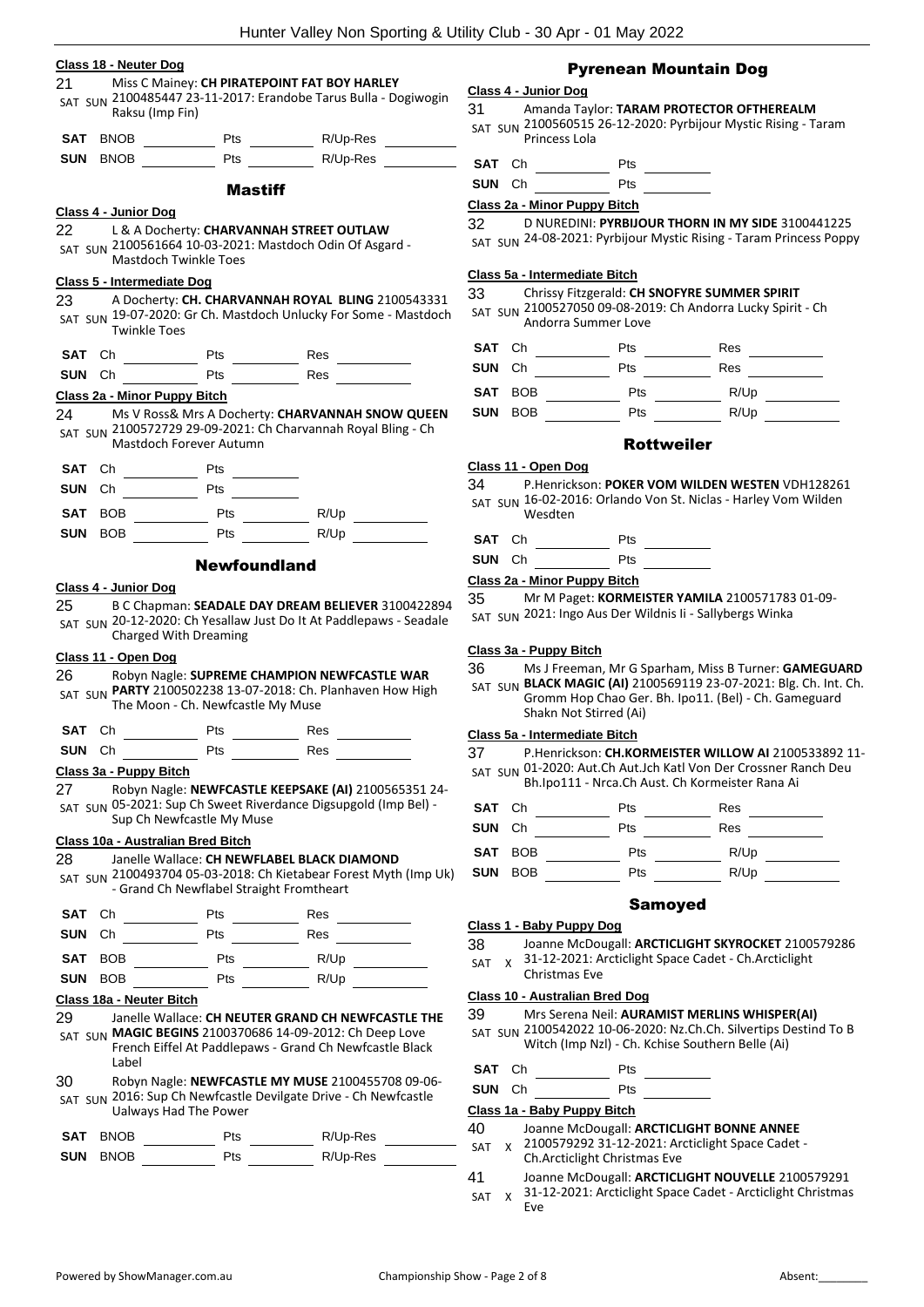|                  | Class 5a - Intermediate Bitch                             |                                                |                                                                                                                   |
|------------------|-----------------------------------------------------------|------------------------------------------------|-------------------------------------------------------------------------------------------------------------------|
| 42<br><b>SAT</b> | X.<br>Sem - Ch.Arcticlight Sno White                      |                                                | Joanne McDougall: ARCTICLIGHT LITTLE WHITE ROCK (AI)<br>2100549246 03-09-2020: Ch.Arcticlight Jingle Bells Rock - |
| 43               |                                                           |                                                | Miss B Campbell Grime: CH. AURAMIST ENCHANTED                                                                     |
|                  |                                                           | Destind To B Witch - Ch. Kchise Southern Belle | SAT SUN ECLIPSE 2100542024 10-06-2020: Nz. Ch. Ch. Silvertips                                                     |
| SAT              | Сh                                                        | Pts                                            | Res                                                                                                               |
| SUN              | Сh                                                        | Pts                                            | Res                                                                                                               |
| SAT              | BOB                                                       | Pts                                            | R/Up                                                                                                              |
| <b>SUN</b>       | <b>BOB</b>                                                | Pts                                            | R/Up                                                                                                              |
|                  |                                                           | <b>Schnauzer</b>                               |                                                                                                                   |
| 44               | Class 5 - Intermediate Dog                                | SM Ansell: CH REGENSTAUF MASTER OF MAYHEM      |                                                                                                                   |
|                  | <b>Regenstauf Masters Mistress</b>                        |                                                | SAT SUN 4100323950 23-06-2019: Regenstauf Magic And Mayhem -                                                      |
| SAT              | BOB-Ch                                                    | Pts                                            |                                                                                                                   |
| <b>SUN</b>       | BOB-Ch Pts                                                |                                                |                                                                                                                   |
|                  |                                                           |                                                |                                                                                                                   |
|                  |                                                           | <b>Schnauzer (Giant)</b>                       |                                                                                                                   |
| 45               | Class 1 - Baby Puppy Dog                                  |                                                | Ms Ann Leonard: TREULIEBE MENDOZA 2100576171 23-11-                                                               |
|                  |                                                           |                                                | SAT SUN 2021: Sup Ch Treuliebe Memphis Blues - Ch Cassandra I De                                                  |
|                  | Cethuz(Imp Arg)                                           |                                                |                                                                                                                   |
|                  | <b>Class 10 - Australian Bred Dog</b>                     |                                                |                                                                                                                   |
| 46               | SAT SUN 5100100924 10-05-2017: Sup Ch Volition Jackeroo - |                                                | Ms A Leonard: SUP CH TREULIEBE MEMPHIS BLUES                                                                      |
|                  | Treuliebe Fire In The Sky(Ai)                             |                                                |                                                                                                                   |
| SAT Ch           |                                                           | <b>Pts</b>                                     |                                                                                                                   |
| <b>SUN</b>       | Сh                                                        | Pts $\qquad \qquad \qquad$                     |                                                                                                                   |
|                  | Class 1a - Baby Puppy Bitch                               |                                                |                                                                                                                   |
| 47               |                                                           |                                                | SANDRA FOOTE: TREULIEBE LA MAGIA SUCEDE 2100576174                                                                |
|                  | SAT SUN 23-11-2021: Sup Ch Treuliebe Memphis Blues - Ch   |                                                |                                                                                                                   |
|                  | Cassandra I De Cethuz (Imp Arg)                           |                                                |                                                                                                                   |
|                  | Class 11a - Open Bitch                                    | Mrs SK Foote: CH, CASSANDRA I DE CETHUZ (ARG)  |                                                                                                                   |
|                  |                                                           |                                                | SAT SUN FCA11643 19-10-2018: Gloris Soviet Union In America (Arg) -                                               |
|                  |                                                           | Incredibly Girl-Chetuzz Tartaku (Arg)          |                                                                                                                   |
| SAT Ch           |                                                           | Pts                                            |                                                                                                                   |
| SUN              | Ch                                                        | Pts                                            |                                                                                                                   |
| <b>SAT</b>       |                                                           |                                                |                                                                                                                   |
| SUN              | <b>BOB Example</b>                                        |                                                | Pts R/Up                                                                                                          |
|                  |                                                           | <b>Schnauzer (Miniature)</b>                   |                                                                                                                   |
|                  | Class 3 - Puppy Dog                                       |                                                |                                                                                                                   |
| 49               | SAT SUN 2100565662 18-05-2021: Grand Ch Ebshine Daringly  |                                                | Mrs A Neyle & Mrs V Craig: ALCLAY MEETS EBSHYNE                                                                   |
|                  |                                                           | Debonair (Ai) - Ch Ebshine Google Me           |                                                                                                                   |
|                  | Class 5 - Intermediate Dog                                |                                                |                                                                                                                   |
| 50 -<br>x        | Ebshine Country Songstress Re                             |                                                | Veeni Craig: EBSHINE MASTERPIECE (AI) 2100522991 30-<br>SUN 06-2019: Ch Ebshine Perfect Match Cd Re Dwdf.S - Ch   |
|                  | <b>Class 10 - Australian Bred Dog</b>                     |                                                |                                                                                                                   |
| 51               |                                                           | Veeni Craig: EBSHINE QUEEREYE STRAIGHTGUY      |                                                                                                                   |
| SAT              | X.<br><b>Hashtag Surprise</b>                             |                                                | 2100555206 20-12-2020: Ch Alstar Starman - Ch Ebshine                                                             |
|                  |                                                           |                                                |                                                                                                                   |
| SAT              | Ch                                                        | <b>Pts</b>                                     | Res                                                                                                               |
| SUN              | $Ch$ and $C$                                              | Pts                                            | Res                                                                                                               |

#### **Class 2a - Minor Puppy Bitch**

52 Carol Young: **SHADOWHAWK MINKA** 2100575298 22-10- SAT SUN 2021: Arg Jr Ch Brz Jr Ch Ch Dog-Othos My One And Only Imp Arg - Shadowhawk Rosie

- 53 Veeni Craig: **EBSHINE SHEER INDULGENCE** 2100573817 30-
- SAT SUN 09-2021: Grand Ch Ebshine Daringly Debonair (Ai) Ch

Ebshine Icon Of Fashion

#### **Class 4a - Junior Bitch**

54 Kathryn March and Veeni Craig: **EBSHINE RAINBOW** 

- SAT SUN **CONNECTION** 2100555215 27-12-2020: Ebshine Irresistable Me - Ebshine Greys Anatomy
- 55 Veeni Craig: **EBSHINE QUALITY STREET** 2100555210 20-12-
- 2020: Ch Alstar Starman Ch Ebshine Hashtag Surprise

#### **Class 10a - Australian Bred Bitch**

56 Mrs L Krzemien: **REDORAH TURN BACK TIME** 2100551216 SAT SUN 17-10-2020: Ch Redorah Kool Katz - Koobalies All Treats No **Tricks** 

**SAT** Ch Pts Res **SUN** Ch Pts Res **SAT** BOB Pts R/Up

### **SUN** BOB Pts R/Up

#### Shiba Inu

#### **Class 5 - Intermediate Dog**

57 Anna-Lee Forsberg: **CH BENISEN NO GOU GO KAGIYASOU** 

SAT SUN (IMP JPN) JKC-JS-07000/20-0 30-11-2019: Jkc Ch Beniounishiki Go Awaji Masakikusou - Bimesenhime No Hime Go Kagiyasou

#### **Class 11 - Open Dog**

- 58 Anna-Lee Forsberg: **AUST CH YUKAN BE CAWT REDD**
- SAT SUN **HANDED (AI)** 2100496332 05-04-2018: Am Gr Ch Katai 'N' Kobushi Buck Austin Redd (Usa) - Aust Ch Yuakn Mayumi No Ko
- **SAT** BOB-Ch Pts R/Up-Res **SUN** BOB-Ch Pts R/Up-Res

#### Siberian Husky

#### **Class 1 - Baby Puppy Dog**

- 59 N & S Lane/M Rule-Steele/ M Burton & K Willis: **TAEJAAN**
- **SECOND TIME AROUND AT SANDTOYS** 2100576653 23-11- SAT X
	- 2021: Sup Ch Taejaan American Hustle Ch Taejaan Asguardian
- 60 Tiarne Tattersall: **CUDOS GLORIOUS PURPOSE** 4100363971
- SAT SUN 06-11-2021: Sup Ch Oursibes Drop The Hammer (Ai) Sup
- Ch Winter Melody Your Miss Trouble (Imp Pol)

#### **Class 5 - Intermediate Dog**

61 N J Rule-Steele & M Burton & A Taylor & S Turay: **CH** 

SAT SUN **TAEJAAN HOW THE WEST WAS WON (AI)** 2100540658 18-05-2020: Am Gr Ch Kayenta's Wildestar North Wind (Usa) - Ch Taejaan Rogue One (Ai)

### **SAT** Ch Pts

**SUN** Ch Pts

#### **Class 1a - Baby Puppy Bitch**

- 62 Rule-Steele/Burton/Taylor/Turay: **TAEJAAN THE SCARLET**
- SAT SUN **WITCH** 2100576652 23-11-2021: Supch Taejaan American Hustle - Ch Taejaan Asgardian

#### **Class 10a - Australian Bred Bitch**

- 63 Tiarne Tattersall: **AUST CH CUDOS MISCHIEF IN THE NIGHT**
- SAT SUN 4100338879 13-05-2020: Ch Winter Melody Break The
	- Wave (Imp Pol) Ch Cudos Bombay Sapphire (Ai)

#### **Class 11a - Open Bitch**

#### 64 N J Rule-Steele: **CH TAEJAAN STORM INA TEACUP (AI)**

SAT x 2100464253 18-10-2016: Am Grch Daviks Snowstorm Gussit (Usa) - Canyonlands Gold Dust Woman (Ai)

| SAT Ch | <b>Pts</b> | Res |
|--------|------------|-----|

**SUN** Ch Pts Res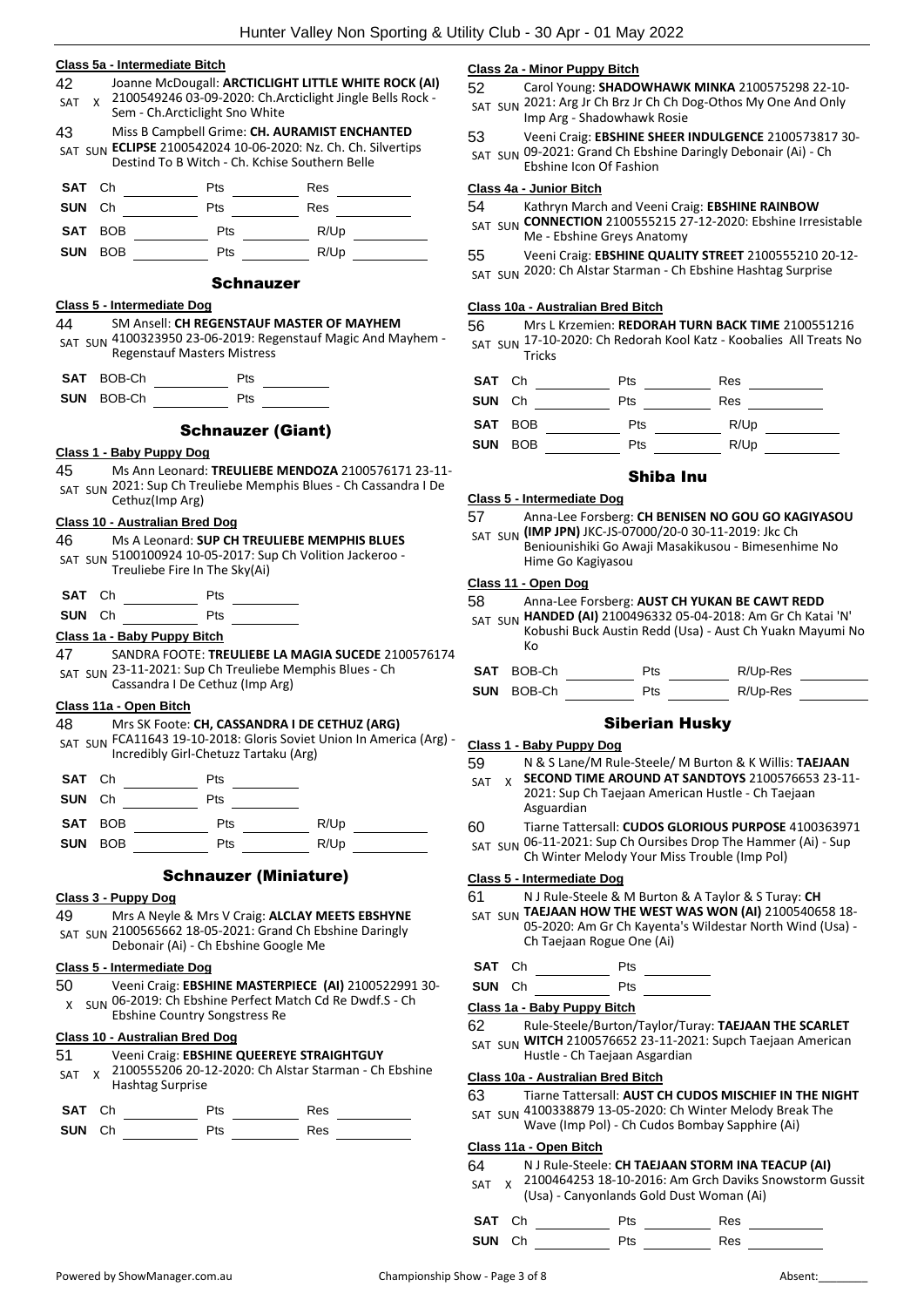|                                         |                          |                                 | Hunter Valley Non Sporting & Utility Club                                                                   |                                               |
|-----------------------------------------|--------------------------|---------------------------------|-------------------------------------------------------------------------------------------------------------|-----------------------------------------------|
| <b>SAT</b><br><b>BOB</b>                |                          | Pts                             | R/Up                                                                                                        | Class 10a<br>71                               |
| <b>SUN</b><br><b>BOB</b>                |                          | Pts                             | R/Up                                                                                                        | SAT SUN                                       |
|                                         |                          | <b>Tibetan Mastiff</b>          |                                                                                                             | <b>SAT</b><br>Сŀ                              |
| 65                                      | Class 3a - Puppy Bitch   |                                 | Mr W & Mrs M Boyle: AKEELA FLORENCE NIXON                                                                   | <b>SUN</b><br>Cr                              |
|                                         |                          |                                 | SAT SUN 3100433720 25-05-2021: Avers Tibet Dragon Drive (Imp                                                | <b>SAT</b><br>B                               |
| Class 11a - Open Bitch                  | Ukr) - Shersira Miah     |                                 |                                                                                                             | <b>SUN</b><br>B                               |
| 66                                      |                          |                                 | K BATES: AYYANGADOO DARK ROSE TO JANGBU (IMP EST)                                                           |                                               |
|                                         |                          | Ayyangadoo (Est) - Est-02861/08 | SAT SUN EST-01182/17 05-01-2017: Chenporewa Nio Nchung To                                                   | <u>Class 1 - I</u>                            |
| <b>SAT</b>                              | BOB-Ch                   |                                 | Pts R/Up-Res                                                                                                | 72<br>SAT SUN                                 |
| <b>SUN</b>                              | BOB-Ch                   |                                 | Pts R/Up-Res                                                                                                |                                               |
|                                         |                          |                                 |                                                                                                             | <u>Class 10 -</u>                             |
|                                         |                          |                                 | <b>Group 6 - Specials</b>                                                                                   | 73<br>SAT SUN ·                               |
|                                         |                          | <b>SAT</b>                      | <b>SUN</b>                                                                                                  |                                               |
| <b>Best</b>                             |                          |                                 |                                                                                                             | <b>SAT</b><br>Ch                              |
|                                         |                          |                                 |                                                                                                             | <b>SUN</b><br>Ch<br>Class 5a -                |
| R/Up                                    |                          |                                 |                                                                                                             | 74                                            |
| Baby                                    |                          |                                 |                                                                                                             | <b>SAT</b><br>$X -$                           |
| Minor                                   |                          |                                 |                                                                                                             | <b>SAT</b><br>Сh                              |
| Puppy                                   |                          |                                 |                                                                                                             | <b>SAT</b><br>B                               |
| Junior                                  |                          |                                 |                                                                                                             | <b>SUN</b><br>B                               |
| Inter                                   |                          |                                 |                                                                                                             |                                               |
| Aus Br                                  |                          |                                 |                                                                                                             | Class 4 - .                                   |
| Open                                    |                          |                                 |                                                                                                             | 75<br>X<br>SUN                                |
|                                         |                          |                                 | <b>Neuter</b>                                                                                               |                                               |
| <b>Best</b>                             |                          |                                 |                                                                                                             | <b>SUN</b><br>- BC                            |
| R/Up                                    |                          |                                 |                                                                                                             |                                               |
|                                         |                          |                                 |                                                                                                             | Class 1 - I                                   |
|                                         |                          |                                 |                                                                                                             | 76                                            |
|                                         |                          |                                 | <b>Group 7 - Non-Sporting Group</b>                                                                         | SAT SUN ·                                     |
|                                         |                          | SAT Miss Sharyn Phillips (QLD)  |                                                                                                             | Class 2 - I<br>77                             |
|                                         |                          | SUN Ms Sandra Craig (NSW)       |                                                                                                             | SAT SUN                                       |
|                                         |                          |                                 |                                                                                                             |                                               |
|                                         |                          | <b>Boston Terrier</b>           |                                                                                                             | Class 10 -<br>78                              |
|                                         | Class 1 - Baby Puppy Dog |                                 | Mrs E & Miss M Tomlinson: ZAREBA HOUSE OF GUCCI                                                             | x<br>SUN ·                                    |
|                                         |                          |                                 |                                                                                                             |                                               |
| X                                       |                          |                                 | SUN 2100578059 08-12-2021: Ch. Hymere A Star Is Born - Ch.                                                  |                                               |
|                                         | Zareba On Broadway       |                                 |                                                                                                             | 79                                            |
|                                         |                          |                                 | Ms T Hobson: TRALAUR STORM INA SHOTGLASS                                                                    | x                                             |
|                                         |                          |                                 | SAT SUN 2100559595 15-01-2021: Ch Loualli King Of Hearts -                                                  |                                               |
| 67<br>Class 4 - Junior Dog<br>68<br>SAT |                          | Hygamble Shakesphere In Love    |                                                                                                             | 78<br><b>SAT</b><br>X                         |
| Ch<br>SUN Ch                            |                          | Pts<br>Pts                      |                                                                                                             |                                               |
| Class 1a - Baby Puppy Bitch             |                          |                                 |                                                                                                             | SAT                                           |
| 69                                      |                          |                                 | Ms T Hobson: TRALAUR WHATE HAPPINS IN VEGAS<br>SAT SUN 2100577531 12-12-2021: Ch Loualli Hot Vegas Nights - | SUN ·<br>Class 11 -<br>Сh<br><b>SUN</b><br>Cr |

**Class 10a - Australian Bred Bitch** 71 Ms T Hobson: **TRALAUR KISSME IFYA DARE** 2100557713 15-

01-2021: Ch Loualli King Of Hearts - Hygamble Shakespeare In Love

| <b>SAT</b> Ch  | Pts        | Res  |  |
|----------------|------------|------|--|
| SUN Ch         | Pts        | Res  |  |
| SAT BOB        | <b>Pts</b> | R/Up |  |
| <b>SUN BOB</b> | Pts        | R/Up |  |

#### British Bulldog

#### **Class 1 - Baby Puppy Dog**

72 Miss L Gibbons: **OMAGGIO ADVENTURETIME** 2100579281 18-12-2021: Buldawg Beloved One - Omaggio Rubies R Red

#### **Class 10 - Australian Bred Dog**

- Mrs S Gibbons: CH OMAGGIO ON THE DOUBLE 2100546469 22-07-2020: Buldawg Handiwork - Omaggio Rubies R Red
- **Pts**
- Pts

#### **Class 5a - Intermediate Bitch**

- 74 A.C. MacKinlay: **HULLABULLULA SOMERFORDS LADY**
- 2100546032 27-07-2020: Ch Gladiatorbul Ivar The Boneless - Ch Hullabullula Lady Emelyn
- **Pts**
- **SATE** BOB <u>**Example 2** Pts</u> <u>**Pts EXALG** BOB **R/Up**</u> **SUNDER** Pts R/Up

#### Chow Chow

#### **Class 4 - Junior Dog**

- **Mouroufas Ms L Walters L Walters Taurima: CH**
- **TOUCHOFCHOW NEVA BLACK DOWN** 5100123875 26-02- 2021: Sup Ch Chowleigh Touch Of Class - Ch Touchofchow Hustln Ruff Stuff (Ai)
- **SUARE STARTING Pts**

#### Dalmatian

#### **Class 1 - Baby Puppy Dog**

76 S Lovett-Laverty: **KAMEA MAKE YOUR MOVE** 2100580658 23-01-2022: Ch Paceaway Coach Maker (Ai) - Ch Kamea Sheza Hot Attraction

#### **Class 2 - Minor Puppy Dog**

77 S Lovett-Laverty: **PACEAWAY HIIMPACT (AI)** 4100361136

01-09-2021: Am Ch Tuckaway Winged Foot (Imp Usa) - Ch Paceaway Just Havin Fun

#### **Class 10 - Australian Bred Dog**

- 78 Mrs A Brown & Mrs J Lawson: **TELDE FIRST REASON TO**
- **SMILE** 2100487217 05-11-2017: Ger Jr Ch Int Ch Nor Ch Vdh Ch Spotnicks First Faroa For Ormond (Nor) - Telde Polly Pecham
- 79 YOUNG, R & M & P: **DUMBLEDEER DARE TO B COOL**
- 2100476050 21-05-2017: Telde The First Cool Harmony (Ai) Ch Coastdal Reminiscing Ccd Ra

#### **Class 11 - Open Dog**

- 78 Mrs A Brown & Mrs J Lawson: **TELDE FIRST REASON TO SMILE** 2100487217 05-11-2017: Ger Jr Ch Int Ch Nor Ch Vdh
	- Ch Spotnicks First Faroa For Ormond (Nor) Telde Polly Pecham

| SAT Ch | <b>Pts</b> | Res |
|--------|------------|-----|
| SUN Ch | Pts        | Res |

- 70 Mrs E & Miss M Tomlinson: **ZAREBA COVER GIRL**
- x sun 2100574233 22-09-2021: Zareba My Mummas A Showgirl -Ch. Zareba Floats Like A Butterfly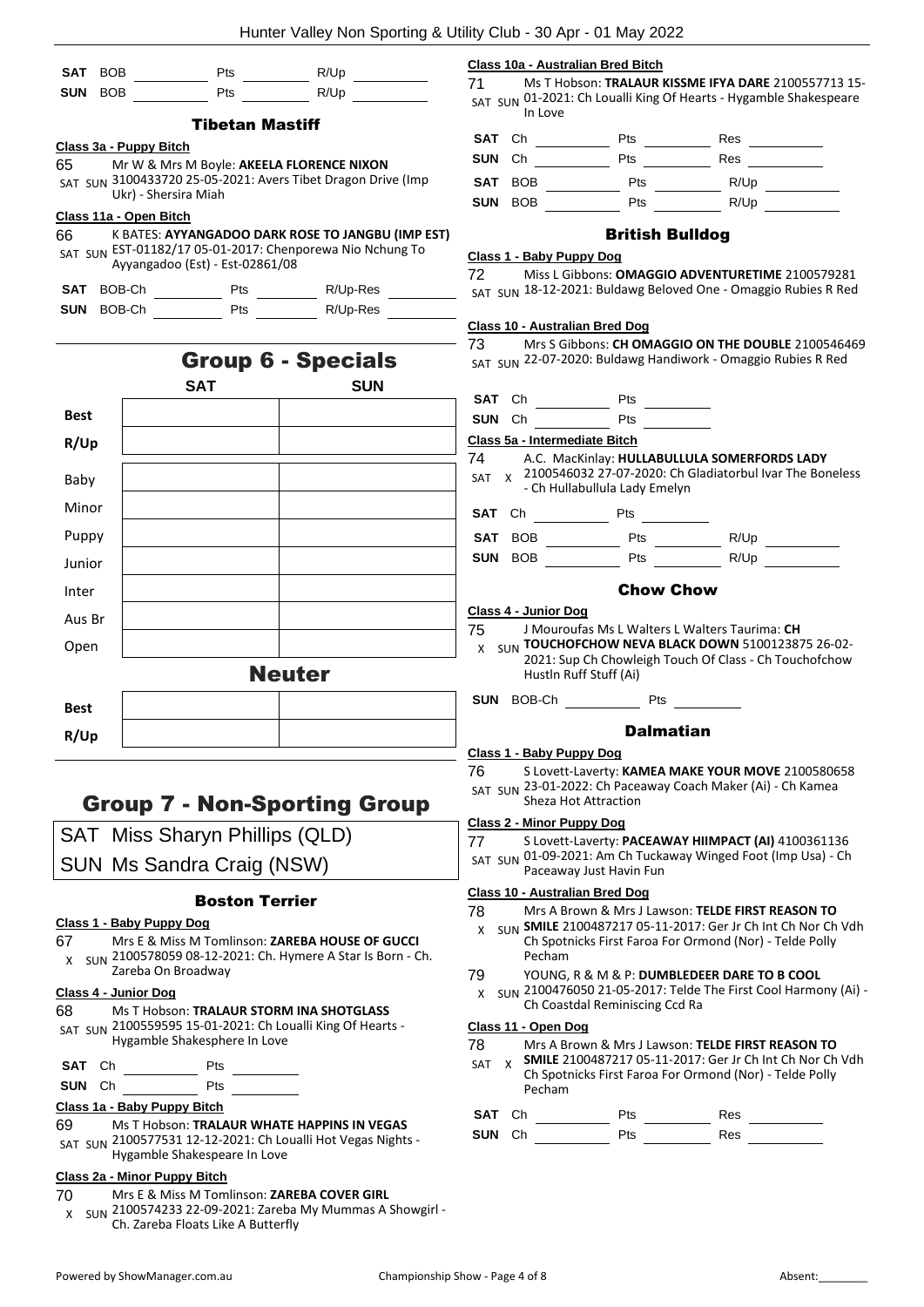#### **Class 5a - Intermediate Bitch**

#### 80 S Lovett-Laverty: **KAMEA SHEZA HOT ATTRACTION** SAT SUN 2100531398 08-12-2019: Ch Paceaway Bergerac - Ch Kamea Let Em Talk

| SUN Ch<br>Pts | SAT Ch |  | Pts |  |
|---------------|--------|--|-----|--|
|               |        |  |     |  |

| SAT BOB | Pts | R/Up |  |
|---------|-----|------|--|
| SUN BOB | Pts | R/Up |  |

#### **Class 18a - Neuter Bitch**

| 81 | YOUNG, R MH. & PHJ: NEUT CH/CH COASTDAL TAKE A                                                             |
|----|------------------------------------------------------------------------------------------------------------|
|    | SLIN CHANCE ON ME CCD RN 2100370923 06-10-2012: Ch<br>Dumbleder U Dared Me Ccd Rn - Ch Coastdal First Lady |
|    | Prinsesse                                                                                                  |

Prinsesse **SAT** BNOB Pts R/Up-Res

**SUN** BNOB Pts R/Up-Res

#### French Bulldog

#### **Class 3 - Puppy Dog**

- 82 Ms Sally Cole: **PRETTYVALES TALK OF THE TOWN**
- 2100571653 24-07-2021: Grand Ch. Emorette Rolls Royce Prettyvales Teenie Tempah SAT X

#### **Class 5 - Intermediate Dog**

83 Ms Sally Cole: **PRETTYVALES THE BIG BANG** 2100532379 28- 08-2019: Ch. Maplewood Crash Bang Boom - Maplewood Tinie Tempah SAT X

#### **Class 10 - Australian Bred Dog**

#### 84 K McAndrew: **CH EMORETTE MASTER EDWARD**

- SAT SUN 2100557787 03-01-2021: Irl Ch Ch Kesasonas Little Lecarbul (Imp Irl) - Emorette Midnight Flyer
- 85 Mrs J Fitzgerald & Mr R Parry: **CH TRICIBWTHYN LLAN**
- **CEIDRYCH** 2100494095 06-03-2018: Ch Tricibwthyn Gilbert Ch Daccord Very Valentino SAT X
- **SAT** Ch Pts Res
- **SUN** Ch Pts Pts Res

#### **Class 3a - Puppy Bitch**

- 86 K McAndrew: **EMORETTE OCEANS APART** 2100567041 08- SAT SUN 05-2021: Daulokke's - Emorette Cry Me A Ryvah
- 87 Ms Sally Cole: **PRETTYVALES PASSION POP** 2100579138 14-
- 06-2021: Grand.Ch. Emorette Rolls Royce Maplewood Tinie Tempah SAT X
- 88 S mcnamara: **IMPORA SHES GOTA STORY** 2100573196 21-
- SAT SUN 05-2021: Ch Conchaos Thats Our Romeo Bluhazeempir Miss Muffet

#### **Class 4a - Junior Bitch**

89 K McAndrew: **EMORETTE GABRIELLA** 2100557789 03-01- SAT SUN 2021: Irl Ch Ch Kesasonas Little Lecarbul (Imp Irl) - Emorette Midnight Flyer

| SAT Ch                |         |   | Pts        | Res  |  |  |
|-----------------------|---------|---|------------|------|--|--|
| <b>SUN</b>            | Ch      |   | <b>Pts</b> | Res  |  |  |
|                       | SAT BOB |   | Pts        | R/Up |  |  |
| <b>SUN</b>            | BOB     |   | Pts        | R/Up |  |  |
| Class 18 - Neuter Dog |         |   |            |      |  |  |
| $\sim$ $\sim$         |         | . |            |      |  |  |

90 Ms Sally Cole: **COLKERRY HIS EXCELLENCY** 3100359851 26- SAT x 05-2017: Sarcelles Hudson - Sarcelles Pearls And Diamonds

| SAT BNOB        | Pts | R/Up-Res |
|-----------------|-----|----------|
| <b>SUN BNOB</b> | Pts | R/Up-Res |

#### German Spitz (Klein)

#### **Class 4a - Junior Bitch**

91 Miss K Innes: **NUEBOREE BLACK OPAL** 2100561196 27-03- 2021: Nueboree Snooze You Loose - Ch Ferona Geheime Affare SAT SUN

**SAT** BOB-Ch Pts

**SUN** BOB-Ch Pts

(Ai) - Ch Fyreburst Its In His Kiss

#### German Spitz (Mittel)

#### **Class 2 - Minor Puppy Dog**

92 Miss K Innes and Mrs D Armstrong: **FYREBURST SUPER**  SAT SUN **TROUPER** 4100361000 12-09-2021: Ch Beleesha Big Bang

- **SAT** Ch Pts
- **SUN** Ch Pts

#### **Class 4a - Junior Bitch**

- 93 Miss K Innes: **CWRTAFON PERIS (IMP UK)** AY07386302 30-
- SAT SUN 03-2021: Longsdale's Rebel Rouser At Cwrtafon (Jw) Bullbo Star Attraction At Cwrtafon
- 94 Mrs K McGuinness: **VONLEENARD WINNIE THE POOH**
- 2100551083 20-11-2020: Ch Vonleenard Paddington Bear SAT X
- Ch.Vonleenard Creme Delight

#### **Class 5a - Intermediate Bitch**

- 95 Mrs. Di Armstrong: **FYREBURST KIKKI COUTURE**
- 4100329779 17-11-2019: Ch Tralaur Trickery N Mischief Ch SAT SUN Fyreburst Dynasty

| SAT Ch |         | Pts        | Res  |  |
|--------|---------|------------|------|--|
| SUN Ch |         | Pts        | Res  |  |
|        | SAT BOB | <b>Pts</b> | R/Up |  |
|        | SUN BOB | Pts        | R/Up |  |

#### Great Dane

#### **Class 1 - Baby Puppy Dog**

- 96 M Bradburn & D Selden: **ALDRIDGE MASERATI (AI)**
- 2100576089 12-11-2021: Ch Aldridge Jackie Wilson (Ai) Ch Aldridge Ginger Bread (Ai) SAT X

#### **Class 10 - Australian Bred Dog**

97 Ms S Lindeman: **CH UNDERANE IN GOLD (AI)** 3100394464 SAT SUN 25-05-2019: Am.Ch.Am.Gr.Ch.Br Hauer N Rockingdanes Knight In Shining Armour - Ch. Danelyne Liberty Star (Ai)

#### **Class 11 - Open Dog**

- 98 K Loseby & A Bjornerem: **GRAND CH ELEGANSER BELOVED**
- x SUN **BEECH (AI)** 4100272895 10-04-2016: Sup Ch Swayd Doing It My Way (Ai) - Quintessa Ju No

| SAT Ch                | ⊃ts | Res |
|-----------------------|-----|-----|
| C[III] 0 <sub>k</sub> | பு⊶ | Doo |

| <b>SUN</b> Ch |  |   | Pts | Res |  |
|---------------|--|---|-----|-----|--|
|               |  | . |     |     |  |

#### **Class 5a - Intermediate Bitch**

- 99 Ms S Lindeman: **CH UNDERANE ISHARA (AI)** 3100394466
- SAT SUN 25-05-2019: Am.Ch.Am.Gr.Ch.Br Hauer N Rockingdanes
	- Knight In Shining Armour Ch. Danelyne Liberty Star (Ai)

### **Class 11a - Open Bitch**

100 M Bradburn & D Selden: **CH ALDRIDGE GINGER BREAD (AI)** 2100518384 07-04-2019: Gr Ch Riesenhasft The Time SAT X

- Traveller (Ai) Ch Aldridge Crazy Love (Ai)
- **SAT** Ch Pts Res **SUN** Ch Pts Res **SAT** BOB Pts R/Up **SUN** BOB Pts R/Up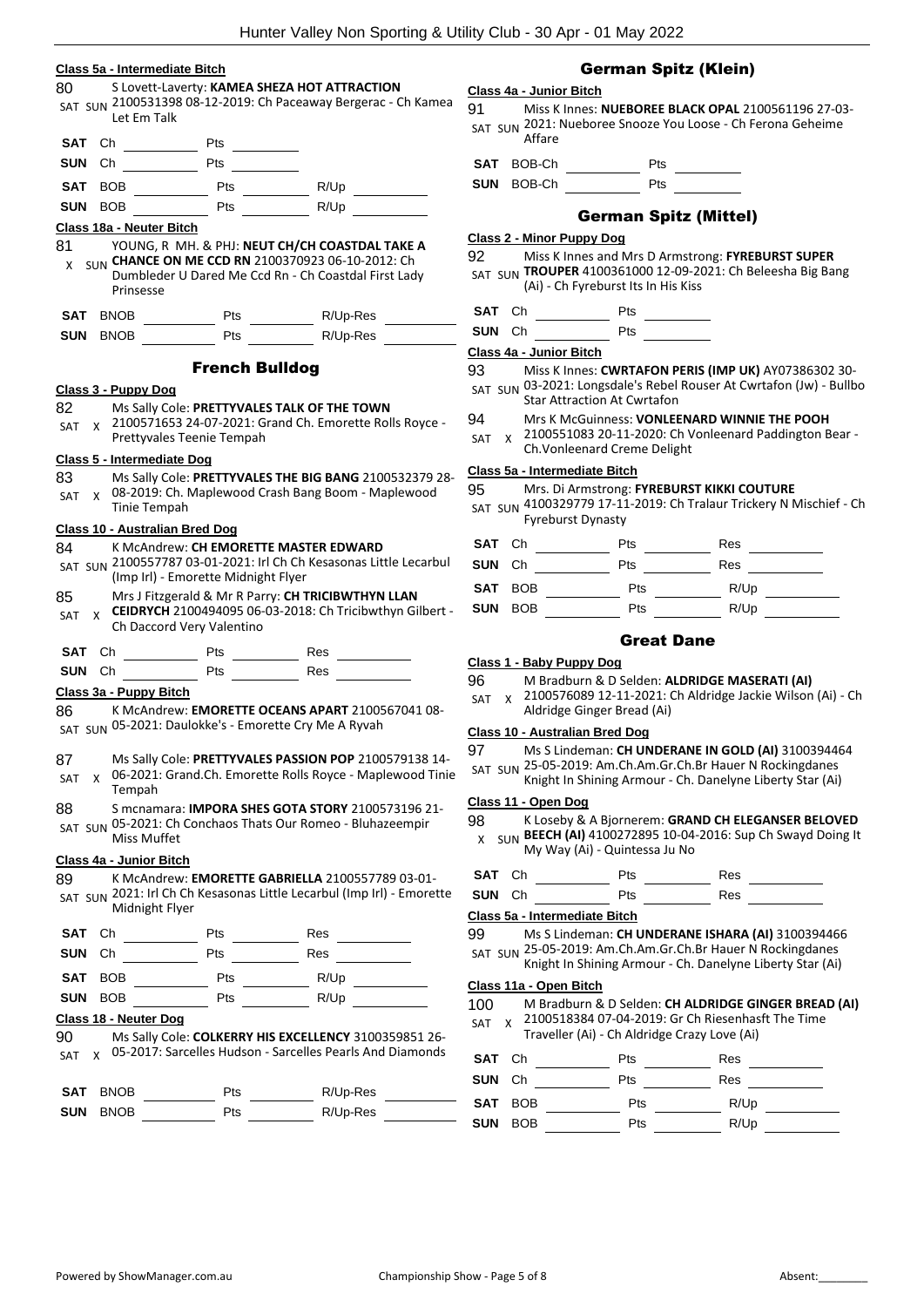#### Japanese Spitz

#### **Class 11 - Open Dog**

- 101 Ms A J Huggins: **SUPREME CHAMPION DAESDAEMAR REWRITE THE STARS** 2100488887 16-12-2017: Grand SAT X
- Champion Mannerking Read All About It Champion Daesdaemar Truly Madly Deeply

#### **Class 1a - Baby Puppy Bitch**

- 102 Ms Amanda J Huggins: **DAESDAEMAR A FINE ROMANCE**
- 2100575327 03-11-2021: Daesdaemar It Had To Be You Ch Daesdaemar True Romance SAT X
- **SAT** BOB-Ch Pts

#### Keeshond

#### **Class 4 - Junior Dog**

103 KL SANTAS: **HUNKEEDORI ANGLIN N DANGLIN (AI)** SAT SUN 2100554305 08-12-2020: Aust Ch Hunkeedori Budgie Smuggler - Aust Ch Hunkeedori Th Sixsixsix In Me

- **SAT** Ch Pts
- **SUN** Ch Pts

#### **Class 1a - Baby Puppy Bitch**

104 KL Santas: **HUNKEEDORI TELL URSTORY WALKIN** SAT SUN 4100366448 07-01-2022: Aust Ch Hunkeedori Hip To Be Square (Ai) - Aust Ch Hunkeedori Fylmylifeaxsollonte

#### **Class 11a - Open Bitch**

#### 105 KL SANTAS: **AUST CH HUNKEEDORI GET THPARTY STARTED** SAT SUN 2100414446 28-08-2014: Aust Sup Ch Bargeway Next

Edition (Imp Uk) - Aust Ch Hunkeedori Kan U Katch Me

| SAT Ch         |  | Pts        |      |  |
|----------------|--|------------|------|--|
| SUN Ch         |  | Pts        |      |  |
| SAT BOB        |  | <b>Pts</b> | R/Up |  |
| <b>SUN BOB</b> |  | Pts        | R/Up |  |

#### Lhasa Apso

#### **Class 4 - Junior Dog**

106 P & K York: **BABANGA THE ROCKSTAR** 2100562285 01-04- SAT SUN 2021: Sup Ch Babanga Solitary Man - Babanga Pop Princess

- 107 P R & K P York & J C Williams: **BABANGA TOTAL RECALL**
- SAT SUN 2100562284 01-04-2021: Sup Ch Babanga Solitary Man -Babanga Pop Princess

#### **Class 5 - Intermediate Dog**

#### 108 Mr and Mrs Dwyer: **NEOKARMA KENS KARATE KLUB**

2100535520 23-01-2020: Ch. Neokarma I Want That Man - Neokarma Hell In High Heels SAT X

#### **Class 10 - Australian Bred Dog**

- 109 B Beves and N Estatheo: **CH ZALAND BOURNE LEGACY** 2100527266 05-09-2019: Supreme Ch Zaland Bourne SAT X
	- Supremacy Grand Ch Zaland Nauti N Nice

#### **Class 11 - Open Dog**

- 110 Mr R & Mrs K Clarke & Mr P & Mrs K York: **AMAHL**
- **INTERCEPTION** 02797-2019 10-02-2019: Nz Grd Ch Amahl Django Unchained - Babanga Oh Me Oh My Amahl SAT X

**SAT** Ch Pts Res

**SUN** Ch Pts Res

#### **Class 3a - Puppy Bitch**

- 111 B Beves and N Estatheo: **ZALAND WHEN THE STARS SHINE**
- 2100566902 10-06-2021: Chic Choix Julius Caesar (Imp Fin) Zaland Cu Next Tuesday SAT X

#### **Class 4a - Junior Bitch**

- 112 P & K York: **BABANGA TRULY SCRUMPTIOUS** 2100562287
- SAT SUN 01-04-2021: Sup Ch Babanga Solitary Man Babanga Pop Princess

#### **Class 11a - Open Bitch**

113 Mrs Linda and Mr Barry Pepperall: **ZALAND ITS A KIND OF**  SAT SUN MAGIC 2100511340 14-12-2018: Sup.Ch.Zaland It Only Takes One - Ch. Zaland Spec Agent Kensi Blye

| SAT Ch     |            | Pts | Res  |  |
|------------|------------|-----|------|--|
| SUN Ch     |            | Pts | Res  |  |
|            | SAT BOB    | Pts | R/Up |  |
| <b>SUN</b> | <b>BOB</b> | Pts | R/Up |  |

#### Poodle (Standard)

#### **Class 11 - Open Dog**

114 Mr T C Mangan: **MANRAY BREAKING NEWS AT KIHOPE**  $X$  SUN 2100507674 05-10-2018: Sup Ch Bouffant Call The Paparazzi (Ai) - Manray Espana Blanca

### **SUN** Ch Pts

#### **Class 10a - Australian Bred Bitch**

115 Mrs Y O'Connor: **TANNAH DARE TO KEEP PACE (AI) (IID)** SAT SUN 3100417088 25-08-2020: All About Moliere Fulfilled My Soul(Ita) - Tannah Dare To Be Different.

**SAT** Ch Pts

**SUN** Ch Pts Pts

**SUN** BOB Pts R/Up

#### Poodle (Miniature)

#### **Class 2a - Minor Puppy Bitch**

116 Dianne Hollings: **JEPELAU ATHEENAA** 2100571900 09-09- 2021: Rozevue The Warrior - Jeabo Sweet Temtation

#### **Class 10a - Australian Bred Bitch**

117 Dianne Hollings: **JEABO SWEET TEMPTATION** 2100514764 SAT SUN 11-02-2019: Darellsig By His Grace - Ch.Jeabo La De Dah Black No Surgar

| SAT BOB-Ch        | <b>Pts</b> | R/Up-Res |
|-------------------|------------|----------|
| <b>SUN BOB-Ch</b> | <b>Pts</b> | R/Up-Res |

#### Poodle (Toy)

### **Class 1 - Baby Puppy Dog**

118 Miss T & Mrs K Perkiss: **TIKIMI SILVER SHADOW**

- 2100577638 03-12-2021: Super Sonik's Top Billing To Hoku SAT SUN (Imp Swe) - Ch Poodiful Kiss The Sky
- 119 Mrs C Rouland: **SCHAU THE BLACKLIST** 2100576328 04-12-
- SAT x 2021: Schau Blu Ice Schau Blak Out

#### **Class 3 - Puppy Dog**

- 120 B J BIGGS: **SCHAU ICE ROCKS** 2100572613 29-08-2021: Ch
- SAT SUN Pocket Rocket Mr Rockefeller Ch Lysandra Sparkling Perignon At Schau (Imp Nzl)

#### **Class 1a - Baby Puppy Bitch**

#### 121 B J BIGGS: **SCHAU VENUS IS THE NEW BLACK** 2100576329

SAT SUN 04-12-2021: Schau Blu Ice - Schau Blak Out

#### 122 Miss T & Mrs K Perkiss: **TIKIMI BORN TO SPARKLE**

- SAT SUN 2100577636 03-12-2021: Super Sonik's Top Billing To Hoku (Imp Swe) - Ch. Poodiful Kiss The Sky
- 123 Mrs C Rouland: **CINARCHIE QUEEN MALIKA** 3100445385 13-
- SAT x 01-2022: Lalatoys Axel Foley Lalatoys Whoopi Goldburg
- 124 Mrs C Rouland: **TOYRED NALA** 2100578474 10-01-2022:
- Toyred Rocky Take Me Higher Namaka Mokkah Queen Of Hearts SAT X
- **SAT** BOB-Ch Pts
- **SUN** BOB-Ch Pts
- -
	- -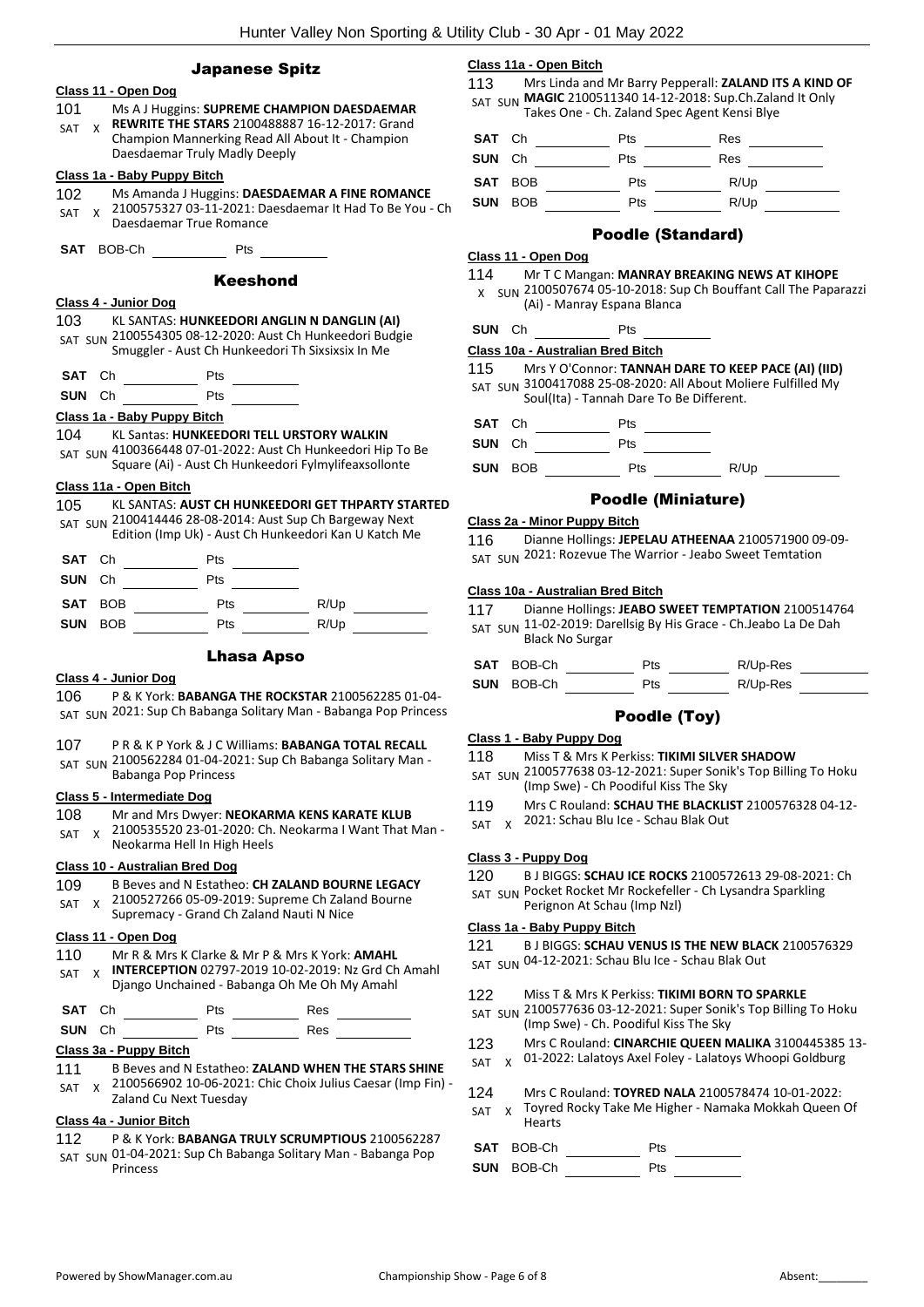|            |                                   | <b>Schipperke</b>                                      |                                                                                                                                                                                                                                | Class 2a - Min                                |
|------------|-----------------------------------|--------------------------------------------------------|--------------------------------------------------------------------------------------------------------------------------------------------------------------------------------------------------------------------------------|-----------------------------------------------|
|            | <b>Class 5 - Intermediate Dog</b> |                                                        |                                                                                                                                                                                                                                | 134                                           |
| 125.       |                                   |                                                        | Gail Revell: MONTERREZ FRONT RUNNER 2100539611 28-<br>SAT SUN 03-2020: Am.Ch.Gr.Ch.Ebonystar Moonshiner Happy Tails                                                                                                            | SAT SUN 6100                                  |
|            |                                   | To You(Usa) - Ch.Monterrez Ultra Violet                |                                                                                                                                                                                                                                | SAT<br>Ch                                     |
| SAT        | Ch                                | Pts                                                    |                                                                                                                                                                                                                                | SUN<br>Ch                                     |
| <b>SUN</b> | Ch                                | Pts <u>the second</u>                                  |                                                                                                                                                                                                                                | <b>SAT</b><br>BOB                             |
|            | Class 4a - Junior Bitch           |                                                        |                                                                                                                                                                                                                                | SUN<br>BOB                                    |
| 126        |                                   |                                                        | Debra Howell: BREOGAN VICTORIAS X 9100003873 13-01-<br>SAT SUN 2021: Ch Monterrez X Trial - Ch Breogan Faith Ovtheheart                                                                                                        |                                               |
|            |                                   |                                                        |                                                                                                                                                                                                                                | Class 11 - Ope                                |
|            |                                   | Class 10a - Australian Bred Bitch                      |                                                                                                                                                                                                                                | 135                                           |
| 127        |                                   | Nz) - Ch Breogan Faith In Black (Iid)                  | Debra Howell: CH BREOGAN FAITH OV THE HEART<br>SAT SUN 2100470572 30-01-2017: Sup Ch Sanlyn Highwayman (Imp                                                                                                                    | SAT SUN (AI)                                  |
| SAT        | Сh                                | Pts                                                    | Res                                                                                                                                                                                                                            | SAT<br>Ch                                     |
| <b>SUN</b> | Сh                                | Pts $\frac{1}{\sqrt{1-\frac{1}{2}} \cdot \frac{1}{2}}$ |                                                                                                                                                                                                                                | <b>SUN</b><br>Ch                              |
|            |                                   |                                                        | Res                                                                                                                                                                                                                            | <u> Class 5a - Inte</u>                       |
| <b>SAT</b> | BOB                               |                                                        |                                                                                                                                                                                                                                | 136<br>SAT SUN 6100                           |
| <b>SUN</b> | <b>BOB</b>                        | Pts                                                    | R/Up                                                                                                                                                                                                                           |                                               |
|            | Class 18a - Neuter Bitch          |                                                        | B Beves and N Estatheo: GRAND CH MONTERREZ STAR                                                                                                                                                                                | <b>SAT</b><br>Ch                              |
| 128<br>SAT |                                   |                                                        | $_{\text{X}}$ QUALITY 2100404874 30-03-2014: Ch Breogan Black                                                                                                                                                                  | SUN<br>Ch                                     |
|            |                                   | Pamelosa - Ch Monterrez Nelly Kelly                    |                                                                                                                                                                                                                                |                                               |
| SAT        | <b>BNOB</b>                       |                                                        | Pts R/Up-Res                                                                                                                                                                                                                   | <b>SAT</b><br>BOB<br><b>SUN</b><br><b>BOB</b> |
| <b>SUN</b> | BNOB                              |                                                        | Pts R/Up-Res                                                                                                                                                                                                                   |                                               |
| 129        | Class 4 - Junior Dog              | <b>Shar Pei</b>                                        | Mrs D Gooding & Mrs C Thompson: RYNKLS EEQUALS MC                                                                                                                                                                              |                                               |
| <b>SAT</b> |                                   | James T - Rynkls Holiday At The Lodge                  | $_{\text{X}}$ SQUARED 2100561572 26-03-2021: Ch Rynkls Captain                                                                                                                                                                 | Best<br>R/Up                                  |
|            | SAT BOB-Ch                        | Pts                                                    |                                                                                                                                                                                                                                |                                               |
|            |                                   | <b>Shih Tzu</b>                                        |                                                                                                                                                                                                                                | Baby                                          |
|            | Class 5a - Intermediate Bitch     |                                                        |                                                                                                                                                                                                                                | Minor                                         |
| 130        |                                   |                                                        | Mr P Poulton: HASHANAH PANTOMIME 2100547809 18-06-                                                                                                                                                                             | Puppy                                         |
|            |                                   | Affinage Pandamonium                                   | SAT x 2020: Aust & Nz Ch Hashanah Secret Admirer - Aust Ch                                                                                                                                                                     |                                               |
|            | SAT BOB-Ch                        |                                                        | Pts and the state of the state of the state of the state of the state of the state of the state of the state of the state of the state of the state of the state of the state of the state of the state of the state of the st | Junior                                        |
|            |                                   |                                                        |                                                                                                                                                                                                                                | Inter                                         |
|            |                                   | <b>Tibetan Terrier</b>                                 |                                                                                                                                                                                                                                | Aus Br                                        |
| 131 —      | Class 3 - Puppy Dog               |                                                        | P M Ellis: TIBETOES CRUISING TOGETHER 2100564721 16-                                                                                                                                                                           | Open                                          |
| SAT        | Looking At U                      |                                                        | x 05-2021: Catch The Wind Erbosedition - Tibetoes Heres                                                                                                                                                                        |                                               |
|            |                                   |                                                        |                                                                                                                                                                                                                                | <b>Best</b>                                   |
|            | Class 4a - Junior Bitch           |                                                        |                                                                                                                                                                                                                                |                                               |
|            | Breath Away                       |                                                        | 132 P M Ellis: CH TIBETOES DANCE MONKEY 2100561058 17-03-<br>SAT x 2021: Catch The Wind Erbosedition - Tibetoes Take My                                                                                                        | R/Up                                          |
|            |                                   |                                                        |                                                                                                                                                                                                                                |                                               |
|            |                                   |                                                        | <b>SAT</b> BOB Pts R/Up                                                                                                                                                                                                        |                                               |

| 133.   | Mrs J Dinis Mrs K Mackay Mrs L Lanser: CH AMICO ANTICO<br>SAT SUN ILLARION AY9011073 20-05-2020: Zventa Sventana Uzvar<br>For Amico Antico - Ru Jr Ch Rus Ch Amico Antico Barbi |
|--------|---------------------------------------------------------------------------------------------------------------------------------------------------------------------------------|
| SAT Ch | Pts                                                                                                                                                                             |

**SUN** Ch Pts

#### **Class 2a - Minor Puppy Bitch**

J Dinis Mrs K Mackay: **WAZZAT RARO RAINA** 0132589 30-10-2021: Ch Amico Antico Illarion - Ch yaba (Alaraz)



| SAT BOB | Pts | R/Up |  |
|---------|-----|------|--|

| SUN BOB | <b>Pts</b> | R/Up |  |
|---------|------------|------|--|
|         |            |      |  |

#### Xoloitzcuintle Standard

#### **Class 11 - Open Dog**

135 MR J LANSER &MRS J DINIS: **SUPREME CH WAZZAT BIROTE (AI)** 6100091716 09-03-2015: N Uch Mexico (Hoover) (Nor) - Ch Pitaya (Imp Mex)

- **Pts**
- **Pts**

#### **Class 5a - Intermediate Bitch**

136 Mrs L Lanser & Mrs J Dinis: **CH WAZZAT OFELIA (AI)** 6100124791 27-09-2020: Camote (Alverez) (Mex) - Ch zzat Hortencia



## Group 7 - Specials

|             | <b>SAT</b> | <b>SUN</b> |
|-------------|------------|------------|
| <b>Best</b> |            |            |
| R/Up        |            |            |
| Baby        |            |            |
| Minor       |            |            |
| Puppy       |            |            |
| Junior      |            |            |
| Inter       |            |            |
| Aus Br      |            |            |
| Open        |            |            |
|             |            | Nautor     |

#### Neuter

| <b>Best</b> |  |
|-------------|--|
| R/Up        |  |